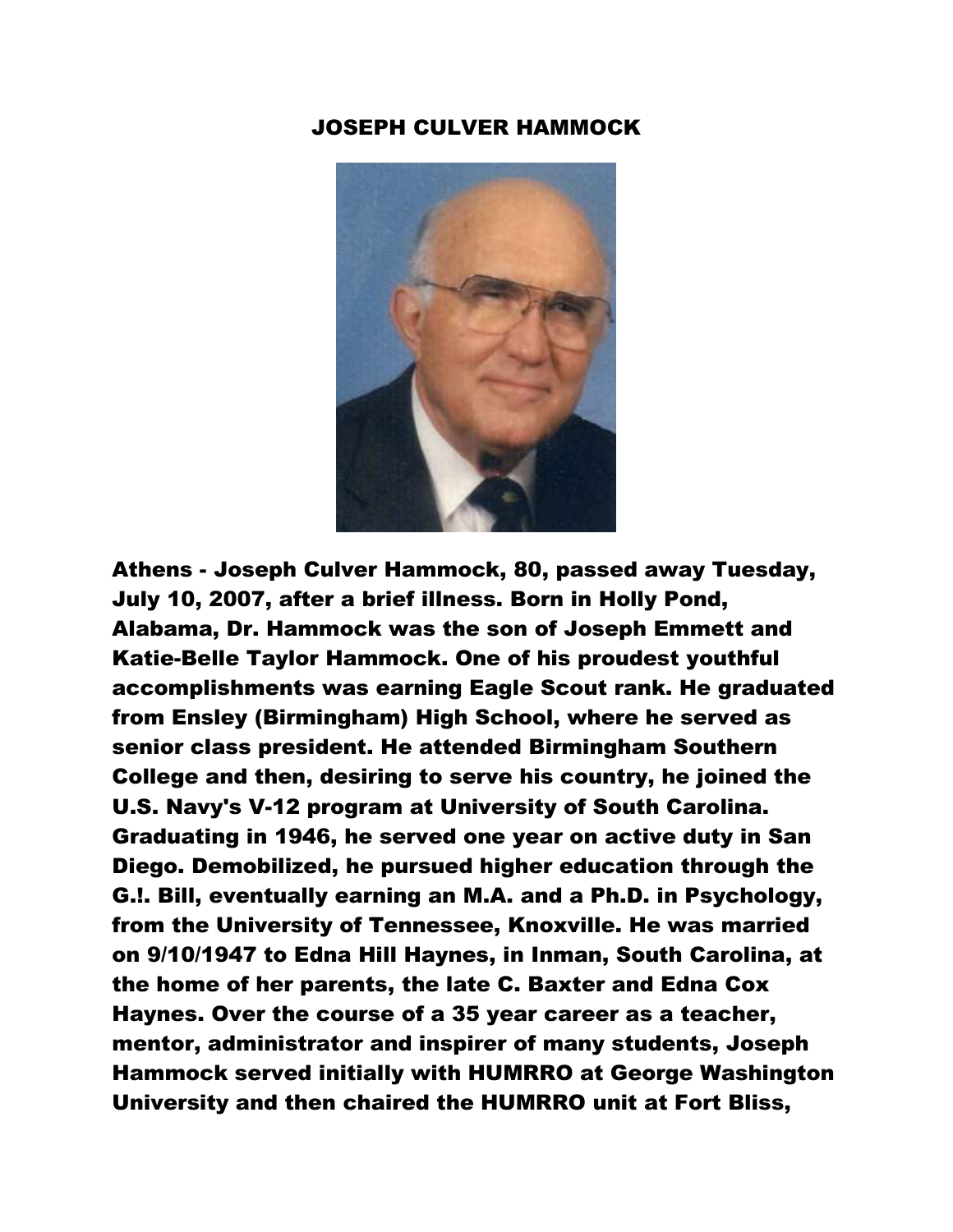Texas. After a brief lectureship at U.Ga., he moved on as a research psychologist to Bell Telephone Laboratories, Murray Hill, N.J. He recalled years later that his colleagues at Bell Labs had difficulty taking him seriously when he said that he intended to eventually return to his Southern roots, primarily because there were the best opportunities to work directly with students, which was his greatest love. In 1962, he accepted appointment as chairman of the University of Georgia's Psychology Department, then based out of Meigs Hall, with a faculty of nine. Over the next 7 years, Joe oversaw a great period of growth in that department's history, to some 50 faculty, now headquartered in the new and dramatically larger Journalism/Psychology Complex. Passing the baton in 1968, Joe accepted appointment as Vice Chancellor for the State University System of Georgia, overseeing Instructional Development and Research, where he served for 3 years, and then returned to teaching. By 1995, Joe and Edna Hill were ready for an active retirement. A few years later, Dr. Hammock was explaining to a passing neighbor his transition. At this point, granddaughter Kiersten interjected: "Papa Joe doesn't work anymore --he's tired". And Joe gently explained to her, and his bemused neighbor: "Honey, that's re-tired." Joe loved his years of committed involvement in the Kiwanis Club and was devoted to his Christian fellowship of friends at First United Methodist Church. He is survived by his sister, Peggy (Alan) Nelson, of Summerville, Alabama, his wife, Edna Hill, after nearly 60 years of marriage, his daughter, Margaret Anne (Athens), and two sons, Joseph C. Jr. (Colorado Springs), and Baxter Haynes (Earthsong, Jackson County). Also, Joe was especially proud of his five grandchildren: Patrick Austen Joyner, Kiersten LoreE Hammock, Jeffrey Christopher Hammock, Michael Brendan Hammock, and Jessalyn Rachel Hammock. A memorial service will be held at First United Methodist Church on Saturday, July 14th, at 10 a.m., with a